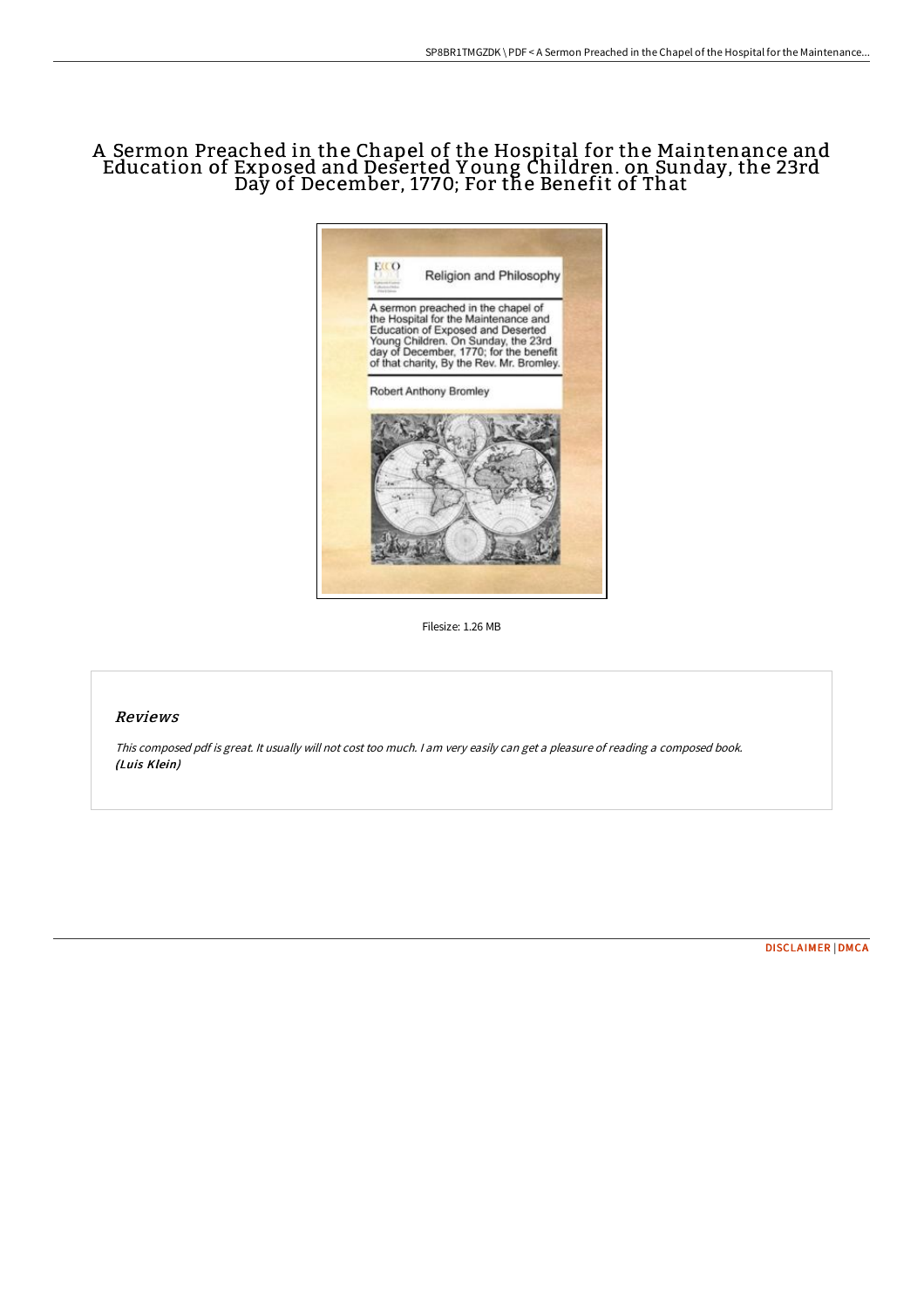### A SERMON PREACHED IN THE CHAPEL OF THE HOSPITAL FOR THE MAINTENANCE AND EDUCATION OF EXPOSED AND DESERTED YOUNG CHILDREN. ON SUNDAY, THE 23RD DAY OF DECEMBER, 17 70; FOR THE BENEFIT OF THAT

#### ⊕ **DOWNLOAD PDF**

Gale Ecco, Print Editions, United States, 2010. Paperback. Condition: New. Language: English . Brand New Book \*\*\*\*\* Print on Demand \*\*\*\*\*.The 18th century was a wealth of knowledge, exploration and rapidly growing technology and expanding record-keeping made possible by advances in the printing press. In its determination to preserve the century of revolution, Gale initiated a revolution of its own: digitization of epic proportions to preserve these invaluable works in the largest archive of its kind. Now for the first time these high-quality digital copies of original 18th century manuscripts are available in print, making them highly accessible to libraries, undergraduate students, and independent scholars.The Age of Enlightenment profoundly enriched religious and philosophical understanding and continues to influence present-day thinking. Works collected here include masterpieces by David Hume, Immanuel Kant, and Jean-Jacques Rousseau, as well as religious sermons and moral debates on the issues of the day, such as the slave trade. The Age of Reason saw conflict between Protestantism and Catholicism transformed into one between faith and logic -- a debate that continues in the twenty-first century.++++The below data was compiled from various identification fields in the bibliographic record of this title. This data is provided as an additional tool in helping to insure edition identification: ++++British LibraryT104129London: printed in the year, 1770. 14p.; 4.

Read A Sermon Preached in the Chapel of the Hospital for the [Maintenance](http://albedo.media/a-sermon-preached-in-the-chapel-of-the-hospital-.html) and Education of Exposed and Deserted Young Children. on Sunday, the 23rd Day of December, 1770; For the Benefit of That Online Download PDF A Sermon Preached in the Chapel of the Hospital for the [Maintenance](http://albedo.media/a-sermon-preached-in-the-chapel-of-the-hospital-.html) and Education of Exposed and Deserted Young Children. on Sunday, the 23rd Day of December, 1770; For the Benefit of That